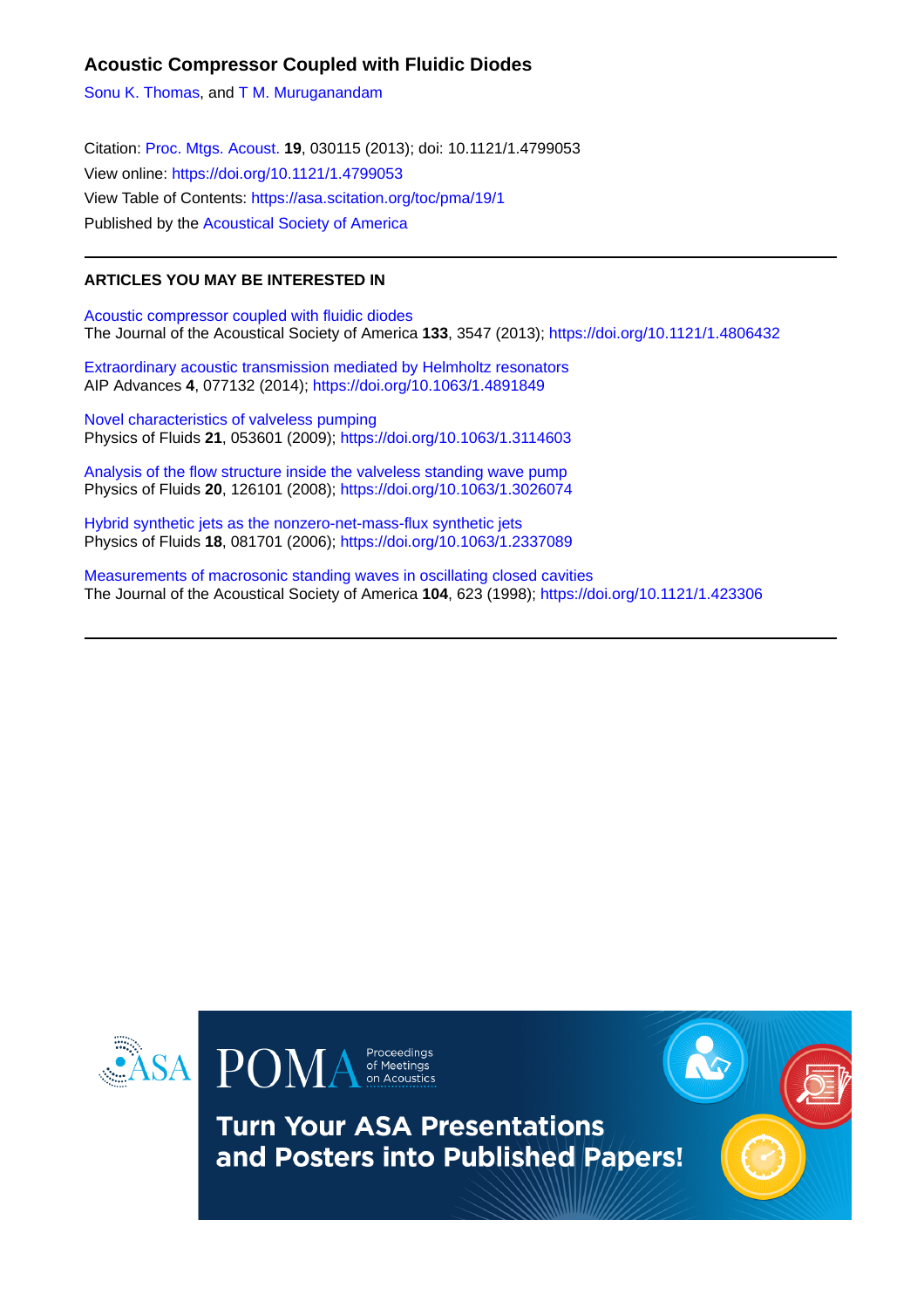# Proceedings of Meetings on Acoustics

Volume 19, 2013 http://acousticalsociety.org/



Montreal, Canada 2 - 7 June 2013

## Engineering Acoustics Session 4pEAb: Fields and Devices

## 4pEAb12. Acoustic Compressor Coupled with Fluidic Diodes

Sonu K. Thomas\* and T M. Muruganandam

#### \*Corresponding author's address: Aerospace Engineering, Indian institute Of Technology, Madras, Indian Institute of Technology, Chennai, 600036, Tamil Nadu, India, thomas.sonu91@gmail.com

Performance of a fluidic diode coupled with an acoustic compressor is studied. Fluidic diodes are arranged in series to improve the rectification. Experiments were done in configurations of 1, 2, 3 and 4 diodes in series. The volume flow and pressure measurements are presented. Better rectification is achieved by arranging the diodes in series. Also it was found that fluidic diodes worked at operating frequencies of the order 900Hz

Published by the Acoustical Society of America through the American Institute of Physics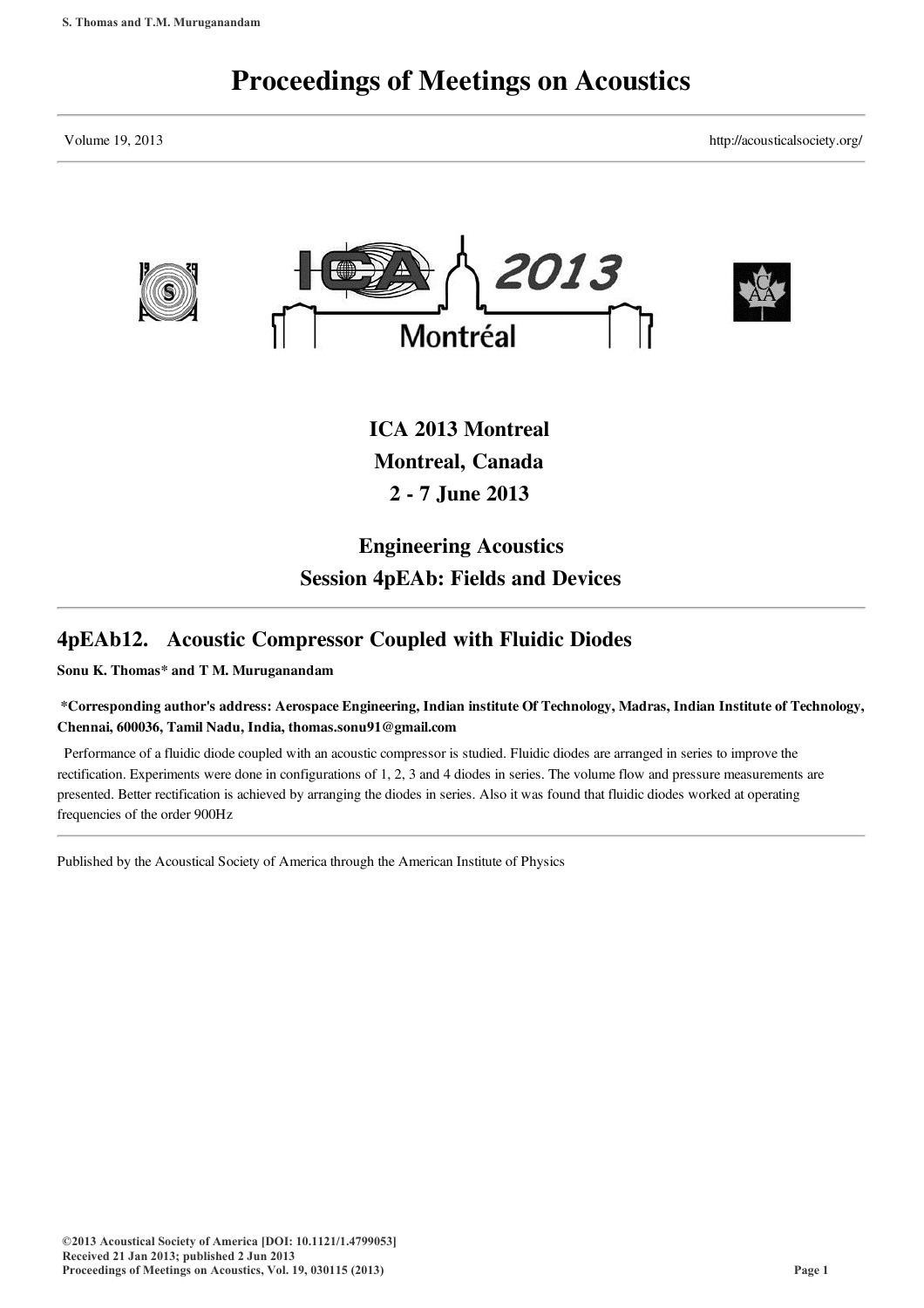#### **ABSTRACT**

Performance of a fluidic diode coupled with an acoustic compressor is studied. Fluidic diodes are arranged in series to improve the rectification. Experiments were done in configurations of 1, 2, 3 and 4 diodes in series. The volume flow and pressure measurements are presented. Better rectification is achieved by arranging the diodes in series. Also it was found that fluidic diodes worked at operating frequencies of the order 900Hz.

#### **INTRODUCTION**

The idea of compressing the gas using sound waves has invited great attention in recent times. Gas compression can be achieved by using an acoustic compressor which works on the idea of Resonant Macrosonic Synthesis (RMS) technology. This technology was demonstrated by Lawrenson et al<sup>1</sup>. Acoustic energy is one form of oscillatory energy with zero mean value. To extract the energy, it is necessary to rectify this oscillatory flow to obtain non zero mean value. A conventional reciprocating pump contains a cavity, which is connected to the inlet and outlet pipes through one-way valves. These valves have moving mechanical components which may fail due to wear and tear. Thus for the sake of reliability, elimination of these movable parts is important. Rectification function of these oneway valves can also be achieved by fluidic devices, which are basically no-moving-part rectifiers. Due to the absence of movable components, no-moving part fluidic devices cannot close off the return flow completely. In spite of this limitation the reliability and simplicity of such devices makes them a suitable choice for oscillatory flow rectifying applications. Also other added advantages of such fluidic devices are that they are less expensive to manufacture, extremely reliable, ease of production in different scale ranging from micro to macro sizes. and long operating life.

There are many known fluidic elements that can perform the rectification function. The work by Yastrebova<sup>2</sup> and by Priestman and Tippetts<sup>3</sup> discuss different types of rectifiers. The oldest among these diodes has to be one by N. Tesla in 1920<sup>4</sup>. The rectification element (sometimes called 'fluid diode', or 'dynamic passive valve', etc.) can look like a convergent/divergent duct. Such fluidic devices have directional asymmetry characteristics which results in the directional pressure drop. Stemme and Stemme<sup>5</sup> designed the first valveless pump with convergent/divergent ducts where the pump operating frequency was of the order of 100Hz with water as working fluid. Gerlach et al. <sup>6</sup> used truncated pyramid shaped channels, where the dominating direction of flow corresponded to that of convergent flow whereas in the divergent flow direction, the high duct angle results in flow separations. Forster et al.  $7$  used a valvular conduit bifurcating a channel flow as the rectification element. Also theoretical analysis of such valve-less micropumps was done by Pan et al<sup>8</sup>. A recent paper by Tesar <sup>9</sup> discuss different no-moving-part pumps used for safe pumping of hazardous liquids.

The flow rectification process is analogous to rectifying an electric AC current to obtain DC output. The flow analogy for an electric AC current is a Synthetic Jet. *Synthetic jets* <sup>10</sup> (SJs) are generated by ejection and suction of fluid through an orifice. The time-mean mass flux of the oscillatory flow in the orifice is zero, hence they are also commonly known as zero-net-mass-flux (ZNMF) jet. Synthetic jets can be combined with any type fluidic devices mentioned above to produce a non-zero-net-mass-flux (NZNMF) jet. Such jets are also called as Hybrid Synthetic Jets (HSJs)<sup>11</sup>. The name and also the basic idea of this concept was introduced by Travnicek in 2004. Also a recent paper by Tesar<sup>12</sup> discusses the configurations and topology of jet type rectifiers used to generate HSJs.

There are two things that gives rise to non zero mean mass flux: one, entrainment of surrounding fluid due to the interaction of individual vortical "puffs" (similar to SJs)<sup>13</sup> and, another by non-zero-net-mass-flux pumping (similar to flow through an rectifying element). Thus its volume flow and momentum are higher in comparison with a "pure"  $SI<sup>14</sup>$ . Significant experimental work has been conducted in the field of no-moving-part rectifying elements. Yet, little attention seems to have been given towards the question of how to increase the mass flux through these rectifying elements. The main motivation of this work is to use a no-moving-part fluidic device to rectify the oscillatory acoustic energy in RMS cavities. The idea used here is to arrange fluidic devices in series and study their performance. Focus is on understanding the effectiveness of the fluidic diodes in series.

#### **EXPERIMENTAL SETUP**

**Figure 1**. shows the schematic of the experimental setup. In this study a non axisymmetric duct with linear variation in area, was used as an acoustic compressor. The linear variation is given by the equation (1). The compressor was driven by a 150W acoustic driver unit with a diaphragm of diameter 35mm. The frequency and amplitude of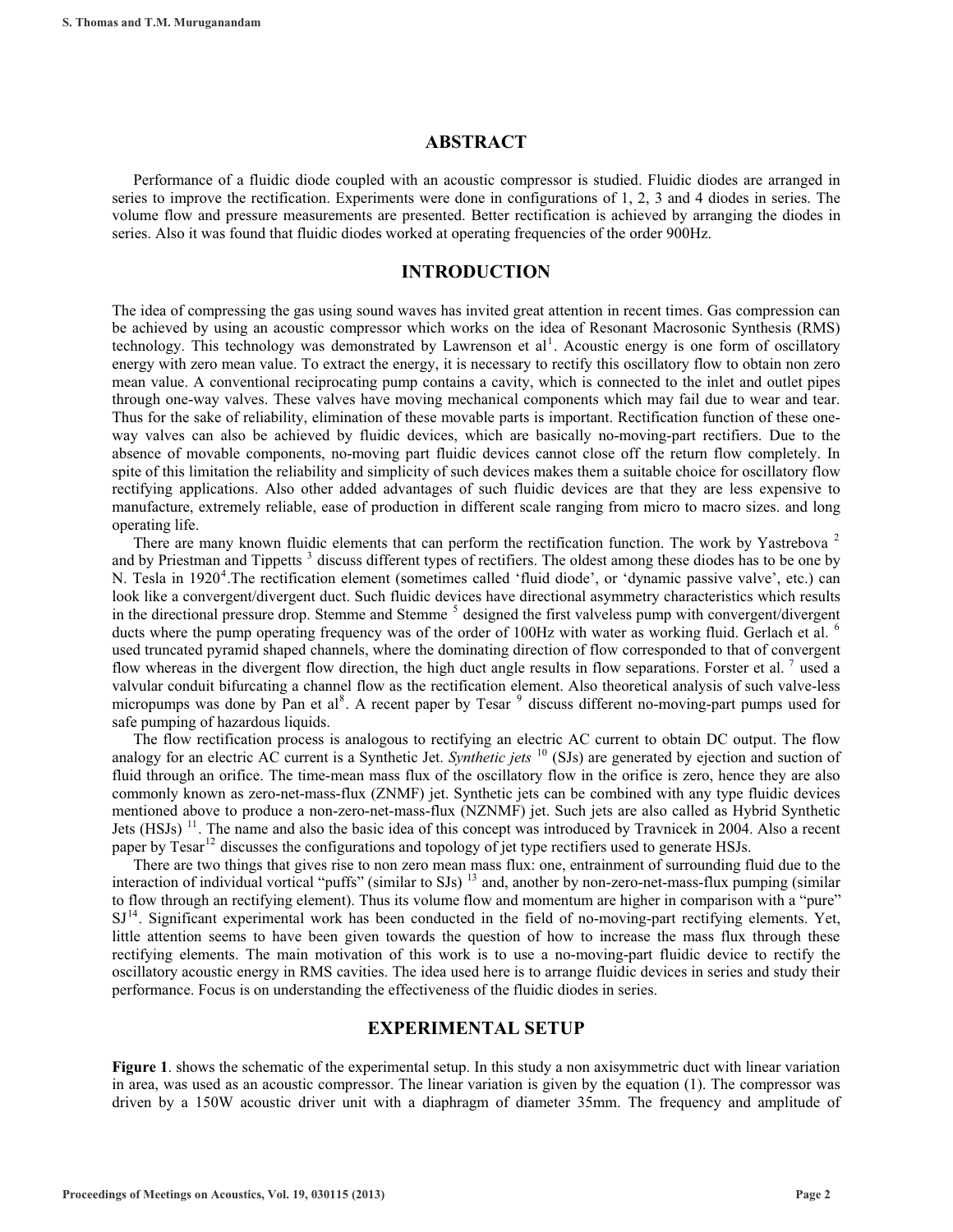vibration of diaphragm were controlled using a function generator and an amplifier. The driving signal is a plane sine wave. Arrangement was made to mount the pressure transducers along the side wall of the resonator for pressure measurements. Two holes were made in the top cap of resonator to have two diode arrangements, one outward favoring and another inward favoring. Four sets of fluidic diodes were used as shown in **Figure 2**.



$$
A(x) = ax + b
$$
, where a=2.25 cm, b=10 cm<sup>2</sup> and 0 \le x \le 20 cm (1)

**FIGURE 1**. Schematic of the Experimental Setup



**FIGURE 2.** Four different fluidic diode configurations used in the present study.

#### **INSTRUMENTATION**

PCB® Piezotronics Inc. dynamic pressure transducers (model 113B27) were used to measure dynamic pressure inside the resonator. Also a rotameter was used to measure the net volume flow rate.

#### **METHODOLOGY**

Each diode set in the pair of diodes mounted on the acoustic compressor was arranged in two different configurations (as shown in **Figure 2**). One diode was arranged in a positive configuration indicated by a '+' sign (here after D1) and another diode in negative configuration indicated by a '-' sign (here after D2). Consider Diode D1. The flow patterns are much like jet driven streaming patterns discussed by Said and Morris<sup>15.</sup> Here an oscillatory flow, experiences a contraction as it flows from B to A and an expansion on the way back. During the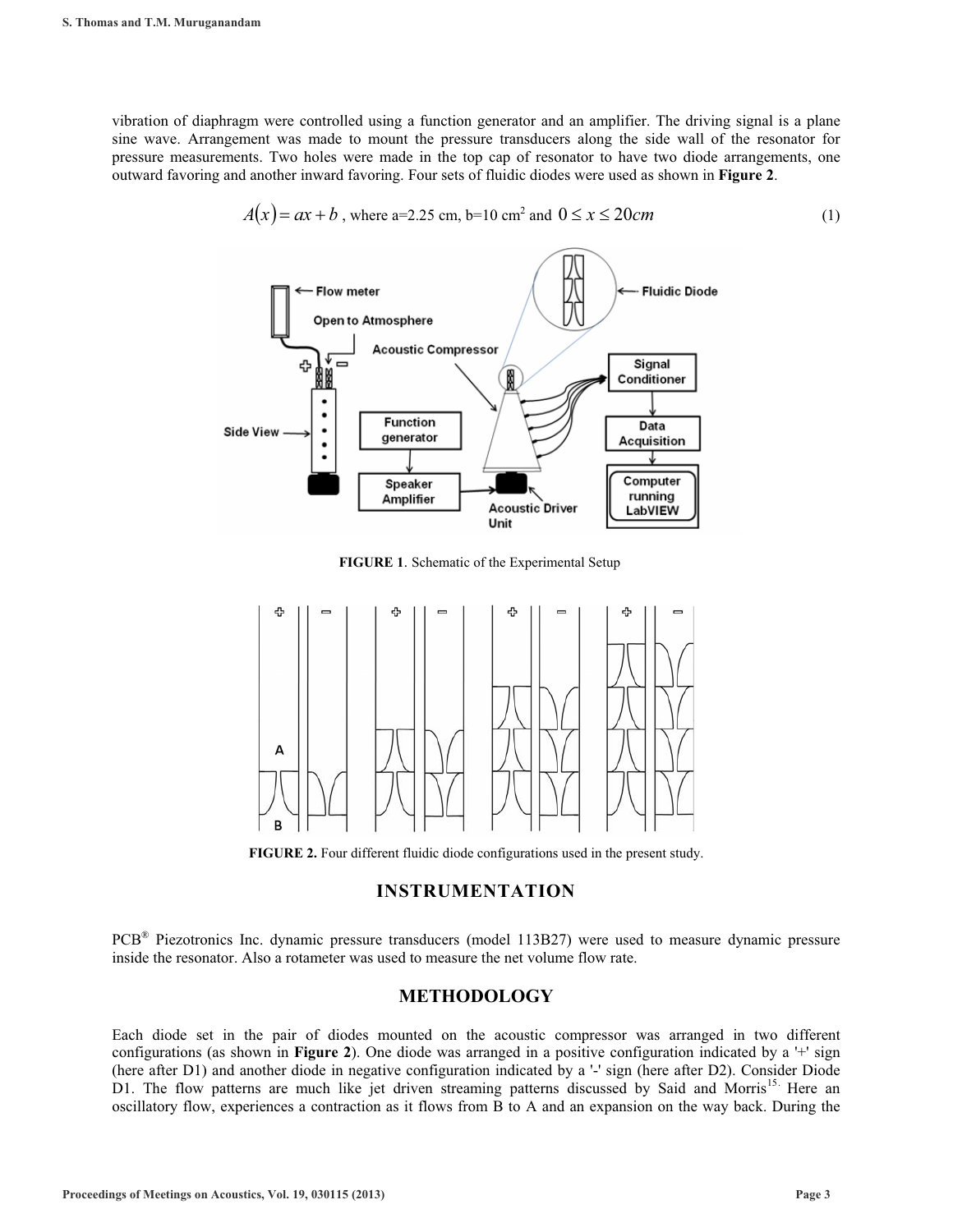suction part of acoustic cycle the flow comes from all sides and the flow pattern is much like a sink. On the other hand jet is produced during the ejection due to the flow separation around the edge at A. This results in a net mean pressure difference between points A and B. The losses are different in case of sudden expansion and sudden contraction. Thus a pressure difference is generated between the two points. The entire length of such fluidic device is only a small fraction of the acoustic wavelength  $(\lambda)$ . Thus time-mean mass flux of the oscillatory flow in a fluidic device is non zero.



**FIGURE 3.** Pressure time series for different diode configurations.

| <b>No of Diodes</b> | Overpressure<br>(kPa) | <b>Volume Flow Rate for</b><br>D1 (LPM of Air) | <b>Volume Flow Rate for</b><br>D <sub>2</sub> (LPM of Air) | Resonance<br>Frequency $(f_0$ in Hz) |
|---------------------|-----------------------|------------------------------------------------|------------------------------------------------------------|--------------------------------------|
| Rigid End           | 38.300                | NA                                             | NA                                                         | 939                                  |
|                     | 08.900                | 3.5                                            | 3.9                                                        | 922                                  |
|                     | 10.100                | 4.1                                            | 3.5                                                        | 925                                  |
|                     | 12.900                | 4.6                                            | $\bf{0}$                                                   | 926                                  |
| 4                   | 10.175                | 4.9                                            | $\theta$                                                   | 924                                  |

| <b>TABLE 1.</b> Overpressure & Volume Flow for different diode configurations. |  |  |  |  |  |  |
|--------------------------------------------------------------------------------|--|--|--|--|--|--|
|--------------------------------------------------------------------------------|--|--|--|--|--|--|

#### **RESULTS AND DISCUSSIONS**

**Figure 3** shows the pressure measurements for five different cases i.e., completely closed duct, 1 diode, 2 diodes 3 diodes and 4 diodes. It can be seen that there is substantial drop in the overpressure in presence of diodes as compared to completely closed duct. This is expected as rigid end is an ideal case where acoustic impedance is maximum. End condition is altered due to the presence of fluidic diodes. It can be seen that the overpressure is higher in the case of 3 diodes in series as compared to 1 diode case. This is due to the fact that higher impedance is provided by more number of diodes. Having said this, it is interesting to note that the overpressure in the case of 2 diodes and 4 diodes in series are almost same.

Volume flow measurements were done for both D1 and D2. When D1 was connected to rotameter, D2 was kept open to the atmosphere and vice versa (see **Figure 1**). The volume flow rate in D1 increases as the number of diodes increases (see **Table 1**). This suggests that with more number of diodes in series better rectification can be achieved. In contrast, the volume flow rate decreases for  $D2$  and is zero in the case of 3 & 4 diodes in series. Volume flow rate decreases in the case of 1 diode and 2 diodes in series due to increase in the resistance. Whereas, in the case of 3 & 4 diodes in series, higher mass ejection from D1 results in a partial vacuum inside the resonator, which in turn is